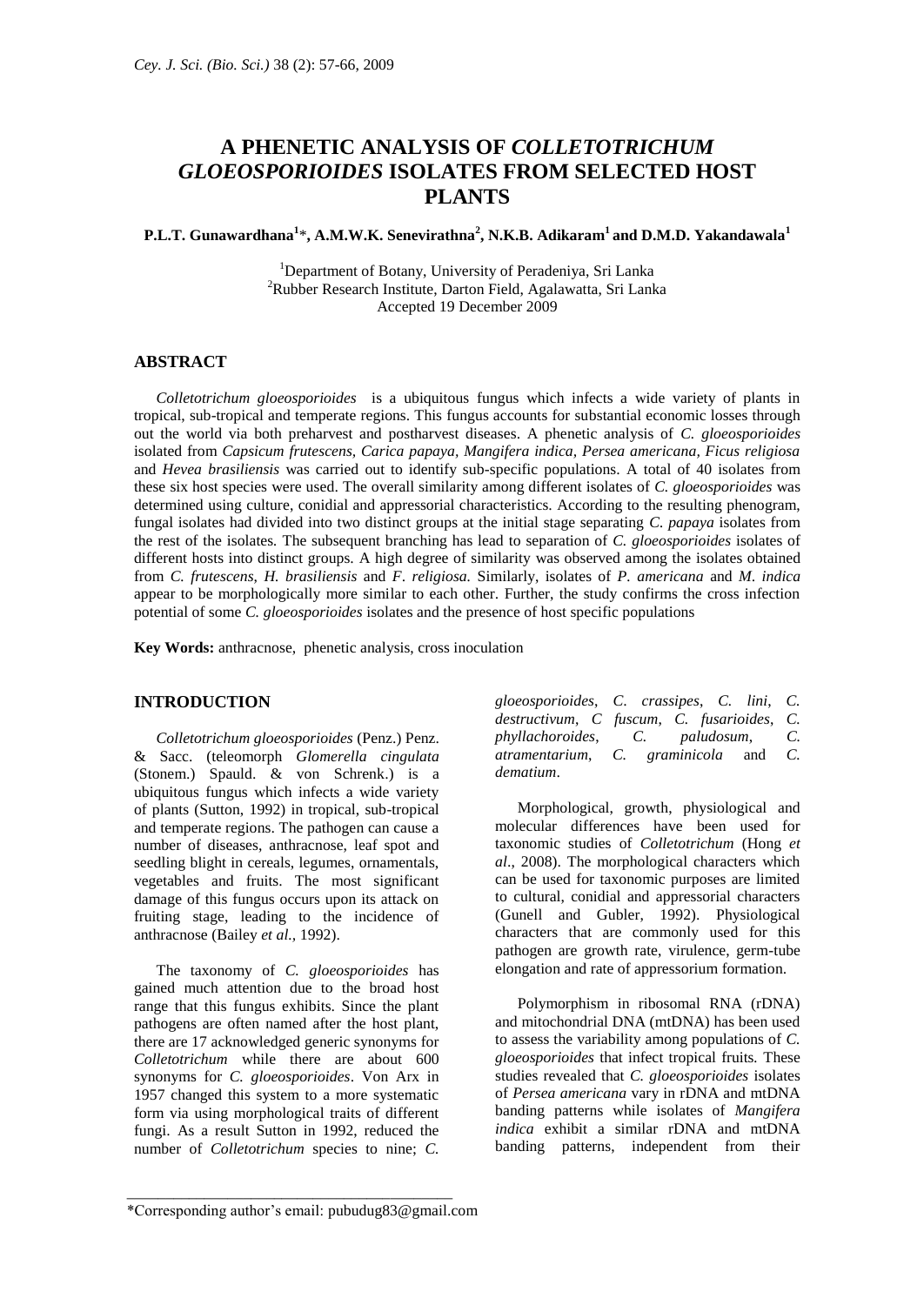geographic origin (Mills *et al*., 1992b). In addition, arbitrarily primed PCR (AP-PCR) technique can also be used for taxonomic studies of this fungus (Freeman *et al.*, 1995).

Further, *C. gloeosporioides* isolates of different hosts consist of the cross inoculation capacity (Alahakoon *et al*., 1994). *P. americana*, *M*. *indica* and *Nephelium lappaceum* were most susceptible while *Garcinia mangostana* and *Syzygium samarangense* were least susceptible to *C. gloeosporioides* isolates of other crops. Although, variation on pathogenicity of C*. gloeosporioides* on different fruits has been observed through laboratory experiments (Freeman and Shabi, 1996) no field experiments on intact fruits have been carried out.

Therefore, a phenetic analysis of *C. gloeosporioides* isolates from different host plants was carried out with the objectives of identifying sub-specific levels or geographic populations whereas a cross inoculation study was done to distinguish cross infection potential of different isolates of *C. gloeosporioides*.

## **MATERIALS AND METHODS**

#### **Isolation and growth of** *Colletotrichum***:**

Similar varieties of each of *Capsicum frutescens, Carica papaya*, *M. indica* and *P. americana* fruits exhibiting anthracnose symptoms were collected from a fruit stall. Diseased leaves of *Ficus religiosa* and *Hevea brasiliensis* with characteristic necrotic spots were field collected.

The fungus was isolated from symptomatic tissues of each host via cut separation of small square pieces of diseased tissues. These were surface sterilized in 0.5% chlorox (NaOCl) solution for 3- 5 minutes followed by rinsing with sterile distilled water. The tissues were aseptically transferred onto PDA medium.

Pure cultures were maintained by subculturing at 14 day intervals. Conidia suspensions of each isolate were prepared by flooding 14 day old sporulating cultures with sterile distilled water and the mycelium was gently rubbed with a sterile glass spreader in order to dislodge conidia. The resulting suspension was filtered through glass wool. A loopful of conidia suspension was streaked across a thin plate of tap water agar and the plates were incubated at room temperature for about 18 hours. Monoconidial isolates were

obtained from germinating spores on water agar and each isolate was given an acronym (*C. frutescens* – Cf; *C. papaya –*Cp; *M. indica –* Mi; *P. americana –* Pa; *F. religiosa –* Fr and *H. brasiliensis –* Hb).

**Morphological studies:** Seven day old starter cultures were examined under light and stereomicroscopes in order to identify suitable characters with variations in character status, for the phenetic analysis of *C. gloeosporioides.* This was repeated three times in order to overcome any deviations.

*Colony characteristics:* The increase in colony diameter was assessed by first demarcating the margins of the colonies each day and then measuring the diameter along two perpendicular axes. Colony colour was described using the degree of pigmentation of the colonies. In addition, nature of the colony margin, elevation of the colonies, presence /absence of sectoring and nature of the fungal mycelium were also recorded.

*Conidial characters:* Suspensions of conidia of each isolate were prepared and the concentration was adjusted to  $1x10^7$  conidia/ml using a haemocytometer. The conidia were examined under light microscope and the length and width of 100 conidia per isolate were measured using an eye piece graticule at x100 magnification. In addition, the shape of conidia and presence or absence of visible conidial masses were also recorded.

*Characters of appressoria:* Suspensions of conidia (1 x  $10<sup>5</sup>$  conidia/ml) were prepared and 10 µl of the suspensions were placed on separate sterile glass slides and the slides were incubated in a moisture chamber for 10 -12 hours. Growth of appressoria was monitored and at the end of the incubation period a drop of cotton blue lacto phenol was added to arrest further development of the germinating conidia and stain the fungal structures. Finally the appressoria were examined and the length and width of 75 appressoria per slide were measured as described above and average lengths and widths were determined. In addition, shape and colour of appressoria were also recorded.

**Cross inoculation studies:** Diseased fruits of *P. americana, M. indica* and *Colletotrichum* infected leaves of *H. brasiliensis* of clone RRIC 100 were obtained. Pathogens were isolated on PDA as described previously. Conidia suspensions were prepared from 5 day old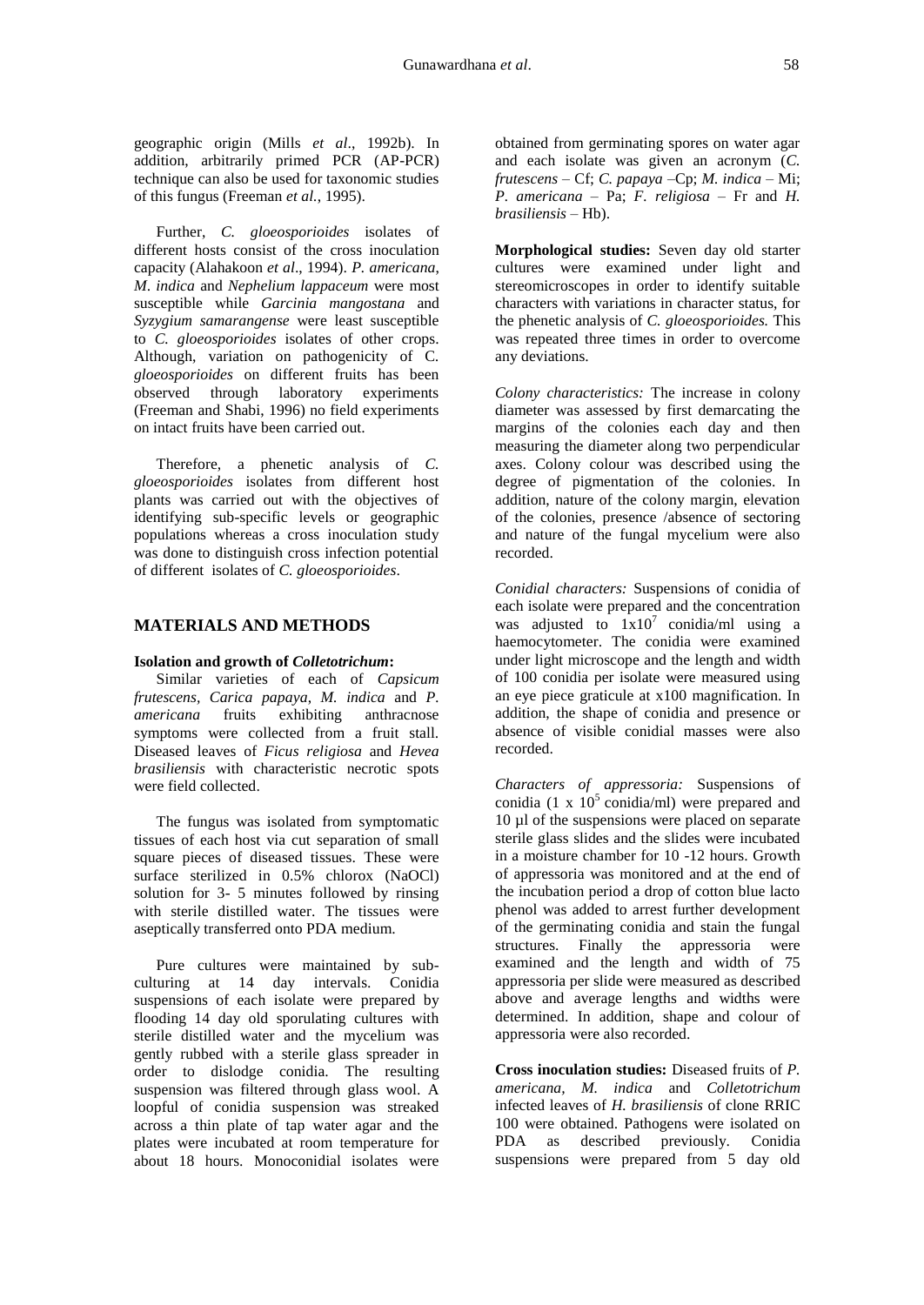cultures. Drops (15 µl) of conidia suspensions from each of three isolates were applied on to ripe fruits of *P. americana, M. indica, C. papaya*  and copper brown young *H. brasiliensis* leaves of clone RRIC 100 (Table 1). Controls were treated with 15µl drops of sterile distilled water and four replicates were used for each treatment. All the treated and control fruits were incubated at  $100\%$  RH and at room temperature  $(28^{\circ}C)$ until the characteristic anthracnose lesions developed. After six days of incubation, lesion diameter was measured.

**The phenetic analysis:** The characters with variation and non-overlapping character states were identified and coded into a data matrix. A cluster analysis and a Principal Component Analysis (PCA) was carried out using PC-ORD software.

#### **RESULTS AND DISCUSSION**

A total of 40 *C. gloeosporioides* isolates were studied for morphological and physiological data. The different characters and character states identified and coded for the phenetic analysis are given in Table 2.

#### **Morphological studies:**

*Colony characteristics:* The colony colour ranged from intense white to highly intense blackish ash. A distinct sequence of colour changes especially at the central region, was evident in *C. gloeosporioides* isolates obtained from *C. papaya* (Fig.1a) and *F. religiosa* (Fig. 1c) compared to the rest of the isolates. The lower surface of the cultures did not undergo a significant variation in colour with time.

Several different types of mycelia were found within the *C. gloeosporioides* isolates as dense aerial, even felted mat and compact aerial mycelium in tufts. Most of the colonies were grouped under dense aerial (Fig. 1c) and sparse aerial mycelium in tufts (Fig.1a) type while the

even felted mat type was observed only in isolates obtained from *C. frutescens* (Fig.1b).

The elevation of the colonies also differed among the isolates. The highest elevation  $(>0.5)$ cm) was observed in the isolates obtained from *C. papaya, M. indica and F. religiosa* whereas the *P. americana* colonies showed the least elevation (<0.3 cm). The highest average growth rate ranged between 0.79 – 1.1 cm/ day was shown by isolates obtained from *C. papaya* whereas the least value ranged between 0.56 – 0.7 mm/day was shown by *M. indica* isolates.

*Conidial morphology:* The conidia shape was basically cylindrical with obtuse ends (Fig. 2a), except in isolates obtained from *H. brasiliensis* that consisted of few cylindrical conidia with obtuse ends and narrowed centre (Fig. 2b). The conidia lengths varied from  $11.92 - 15.67 \mu m$ among isolates whereas the conidia widths were more or less similar in most isolates. The highest mean conidia length  $(15.67 \pm 0.8 \text{ µm})$  was in the isolates obtained from *F. religiosa* where *G. cingulata,* the teleomorphic state being the causal agent of the leaf spot disease*.* The least mean conidial length  $(11.92 \pm 0.5 \text{µm})$  was recorded by isolates obtained from *H. brasiliensis.* 

*Characters of appressoria:* During the present study all the isolates produced appressoria at the end of the germ-tube. The intensity of brown colour of the appressoria of some isolates increased drastically with time due to melonization. The colour of appressoria at the end of the incubation period was evaluated since under laboratory conditions *C. gloeosporioides*  has proved to form three types of appressoria as hyaline, slightly pigmented and melanized (Estrada *et al.,* 2000). In this study the most intense brown colour was shown by *M. indica*  isolates whereas the faintest brown colour was shown by the *P. americana* isolate. However, non of the isolates produced hyaline appressoria.

**Table 1. Combinations of cross inoculation of isolates of** *P. americana, H. brasiliensis* **and** *M. indica* **onto the commodities** *P. americana, H. brasiliensis, M. indica* **and** *C. papaya.*

| Isolate/Commodity                           | P. americana | H. brasiliensis | M. indica | C. papaya |
|---------------------------------------------|--------------|-----------------|-----------|-----------|
|                                             | A            | R)              | M)        | D)        |
| $CgA^a$                                     | CgAA         | CgAR            | CgAM      | CgAP      |
| $CgR^b$                                     | CgRA         | CgRR            | CgRM      | CgRP      |
| $\mathbb{C}\mathsf{g}\mathsf{M}^\mathsf{c}$ | CgMA         | CgMR            | CgMM      | CgMP      |

<sup>a</sup> C. gloeosporioides of P. americana, <sup>b</sup> C. gloeosporioides of H. brasiliensis, <sup>c</sup> C. gloeosporioides of M. indica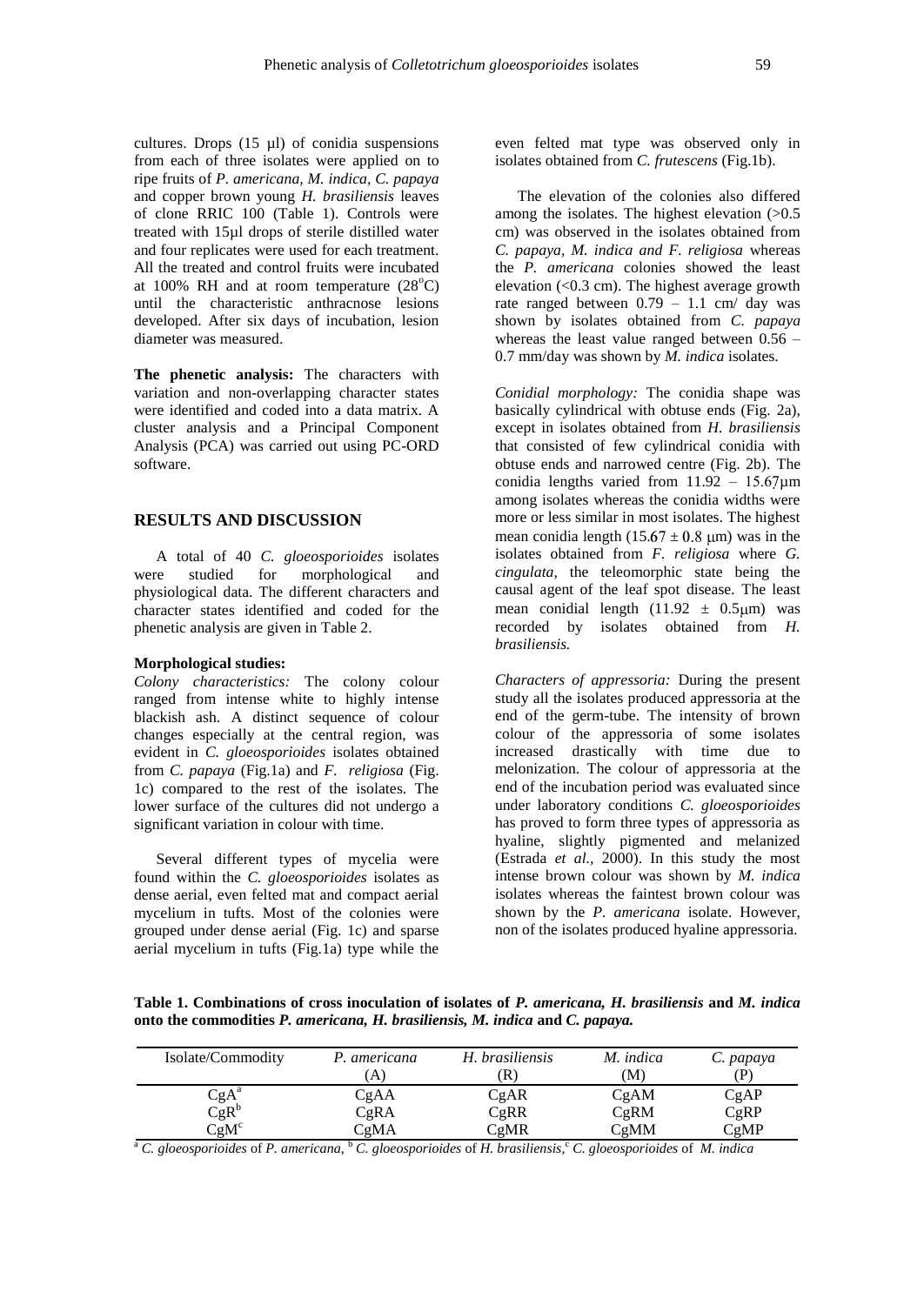| Character                                                   | <b>Character states</b>                                                                                                  |  |
|-------------------------------------------------------------|--------------------------------------------------------------------------------------------------------------------------|--|
| <b>Colony characters</b>                                    |                                                                                                                          |  |
| 1. Rate of colony growth per day                            | $0.5 - 0.69$ mm/day; 0.7- 0.99mm/day; > 1.0<br>mm/day                                                                    |  |
| 2. Colony colour at the upper surface                       | Intense white; White; Off white; Moderate<br>blackish ash; Slightly intense blackish ash; Highly<br>intense blackish ash |  |
| 3. Sequence of colony colour change on the<br>upper surface | Absent; Present                                                                                                          |  |
| 4. Colony colour at the lower surface                       | Intense white; White; Off white; Moderate<br>blackish ash; Slightly intense blackish ash; Highly<br>intense blackish ash |  |
| 5. Sequence of colour change on the lower surface           | Absent; Present                                                                                                          |  |
| 6. Nature of the colony margin                              | Entire; Other                                                                                                            |  |
| 7. Elevation of the colony                                  | $< 0.3$ cm; 0.31 - 0.5 cm; $>0.51$ cm                                                                                    |  |
| 8. Sectoring                                                | Absent; Present                                                                                                          |  |
| 9. Nature of the mycelium                                   | Dense aerial; Even felted mat; sparse aerial<br>mycelium in tufts                                                        |  |
| <b>Conidial characters</b>                                  |                                                                                                                          |  |
| 10. Length of conidia $(\mu m)$                             | $\langle 12.00 \text{ }\mu\text{m}; 12.01 - 13.99 \text{ }\mu\text{m}; \rangle 14.00 \text{ }\mu\text{m}$                |  |
| 11. Width of conidia $(\mu m)$                              | 1-3.5 $\mu$ m; >3.6 $\mu$ m                                                                                              |  |
| 12. Production of conidial masses                           | Absent; Present                                                                                                          |  |
| 13. Shape of conidia                                        | Cylindrical with obtuse ends; Other                                                                                      |  |
| <b>Appressorium characters</b>                              |                                                                                                                          |  |
| 14. Length of appressoria (µm)                              | $7.9 - 8.99 \mu m$ ; $9.0 - 11.2 \mu m$                                                                                  |  |
| 15. Width of appressoria $(\mu m)$                          | $5.0 - 6.0\mu$ m; $> 6.1 \mu$ m                                                                                          |  |
| 16. Shape of appressoria                                    | Lobed; Ovate; Round                                                                                                      |  |
| 17. Colour of appressoria                                   | Ash; Blackish ash; Brown; Pale blackish ash                                                                              |  |

## **Table 2**. **List of characters used for the phenetic analysis of the phytopathogen** *C. gloeosporioides.*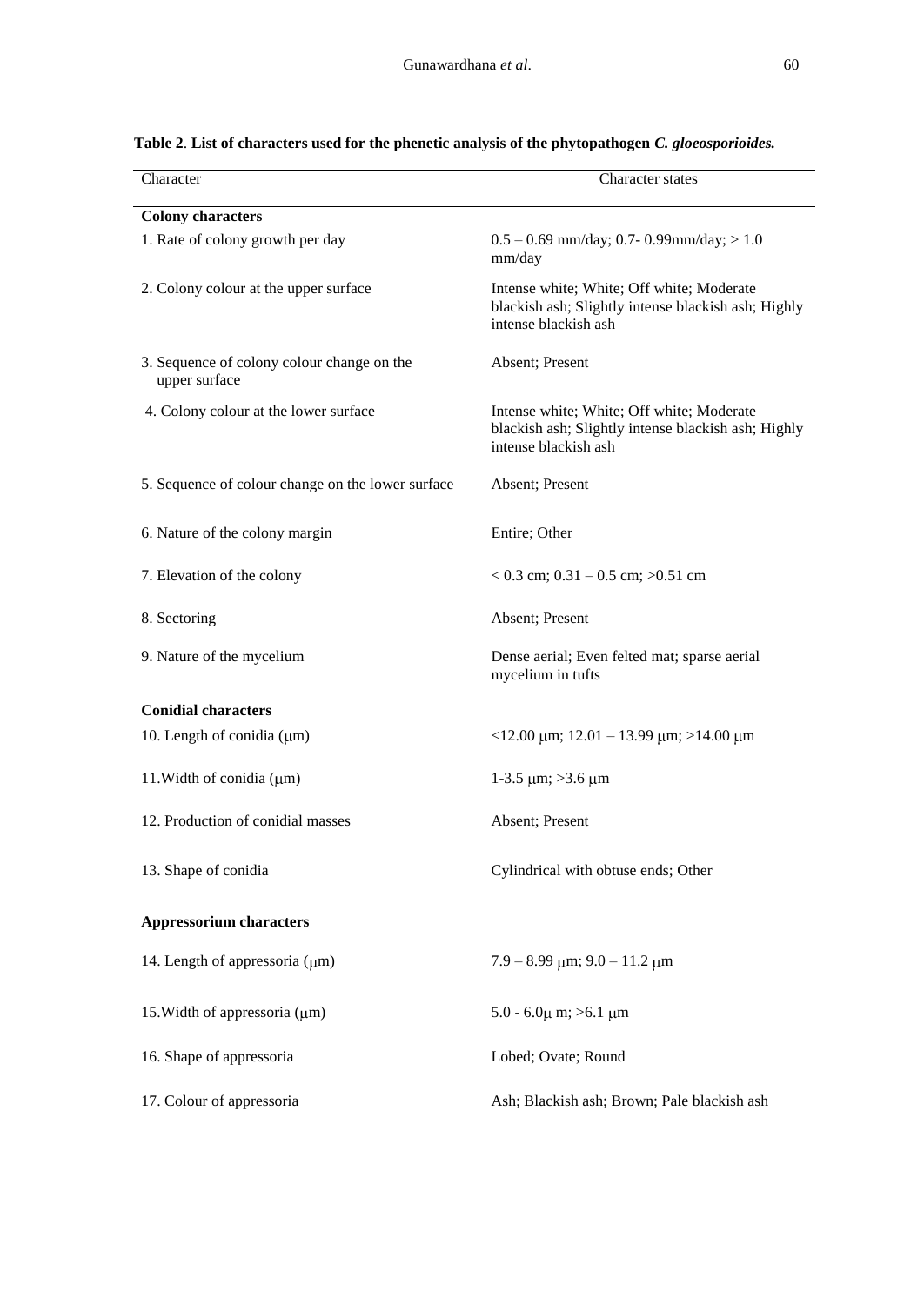

**Figure 1. Monoconidial isolates of** *C. gloeosporioides* **obtained from (a)** *C. papaya***, (b)** *C. frutescens***, (c)** *F. religiosa,* **(d)** *H. brasiliensis* **and (e)** *M. indica.* 



**Figure 2. Different conidia types observed among** *C. gloeosporioides* **isolates obtained from** *H. brasiliensis***: (a) cylindrical conidia with obtuse ends and (b) cylindrical conidia narrowing at the centre (x 400).**

Several differences were observed in isolates with respect to the morphology of appressoria. Most of the isolates consisted of lobed or round appressoria (Figs.3a and b). Ovate type of appressoria were produced only with *C. frutescens* isolate (Fig. 3c)*.* The appressoria dimensions ranged from  $5.0 - 6.8 \mu m$  in width and  $7.37 - 11.05 \mu m$  in lengths respectively, which is consistent with those of Du *et al*. (2005).

**Cross inoculation studies:** *C. gloeosporioides* isolates when inoculated developed the largest lesions (8.5-7.4 mm diameter) on *H. brasiliensis* leaves, whereas the smallest lesions (4.1 mm) were observed in fruits of *P. americana* (Fig. 4)*.*  Isolates obtained from infected *P. americana*, *M.*

*indica* and *H. brasiliensis* produced lesions on all three hosts, *C. papaya*, *M. indica* and *H. brasiliensis.* In contrast, only the isolate obtained from *P. americana* could produce the characteristic anthracnose lesions on its original host, *P. americana*.

**Phenetic analysis:** Phenetic analysis includes numerical evaluation of the affinity/similarity between taxonomic units and ordering of these units into taxa on the basis of their affinities (Mayr, 1965).

**Cluster analysis:** The phenogram obtained from the phenetic analysis of morphological and physiological data is shown in Fig. 5.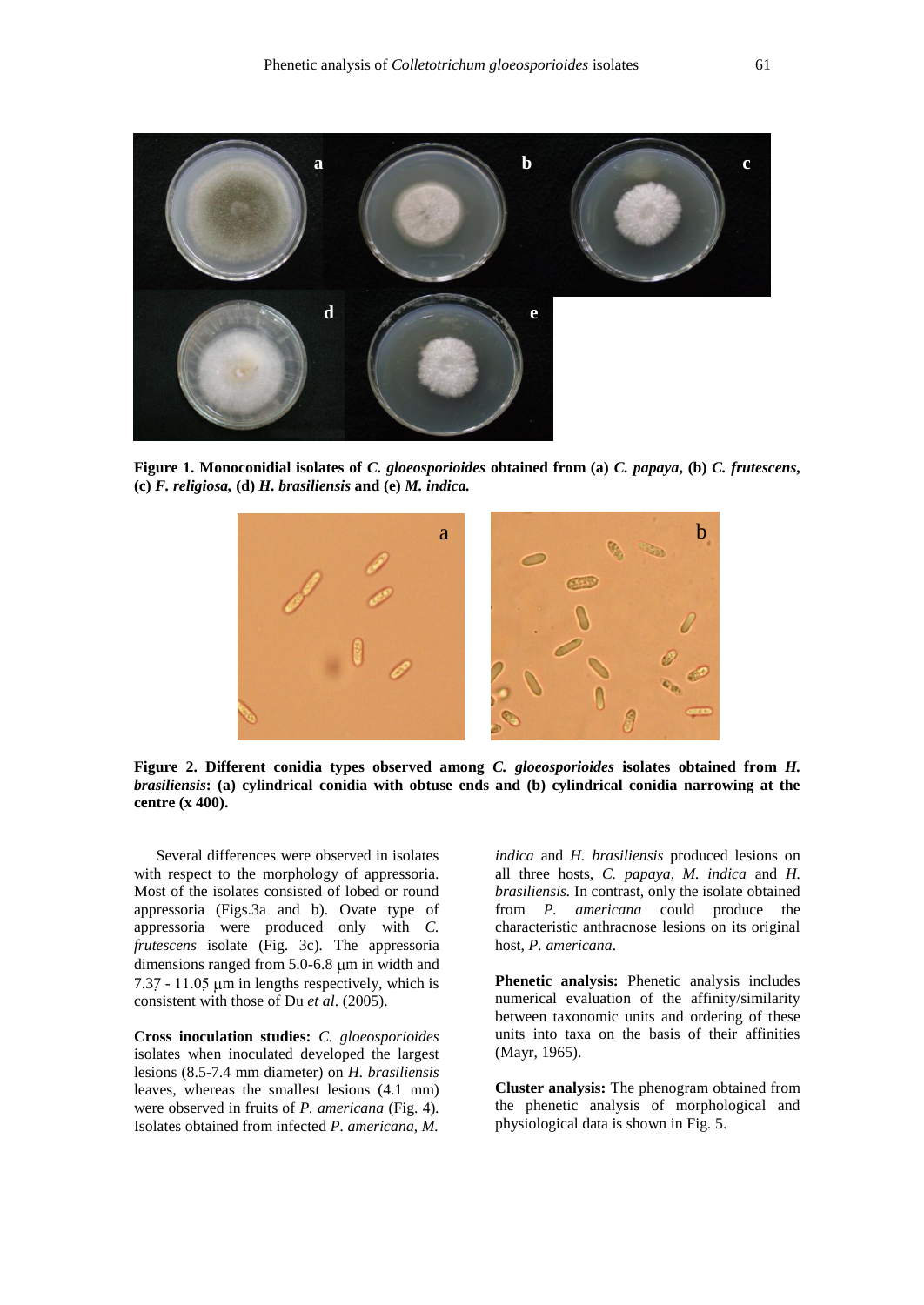

**Figure 3. Appressoria of** *C. gloeosporioides* **isolates from (a)** *M. indica***, (b)** *C. papaya,* **(c)** *H. brasiliensis* **and (d)** *G. cingulata* **isolate from** *F. religiosa* **(10 x10 x 40).**



**Figure 4. Mean lesion diameter on different crops following cross inoculation with** *C. gloeosporioides* **isolates.**



 **Figure 5. Dendrogram obtained following phenetic analysis of different isolates of**   *C. gloeosporioides***.**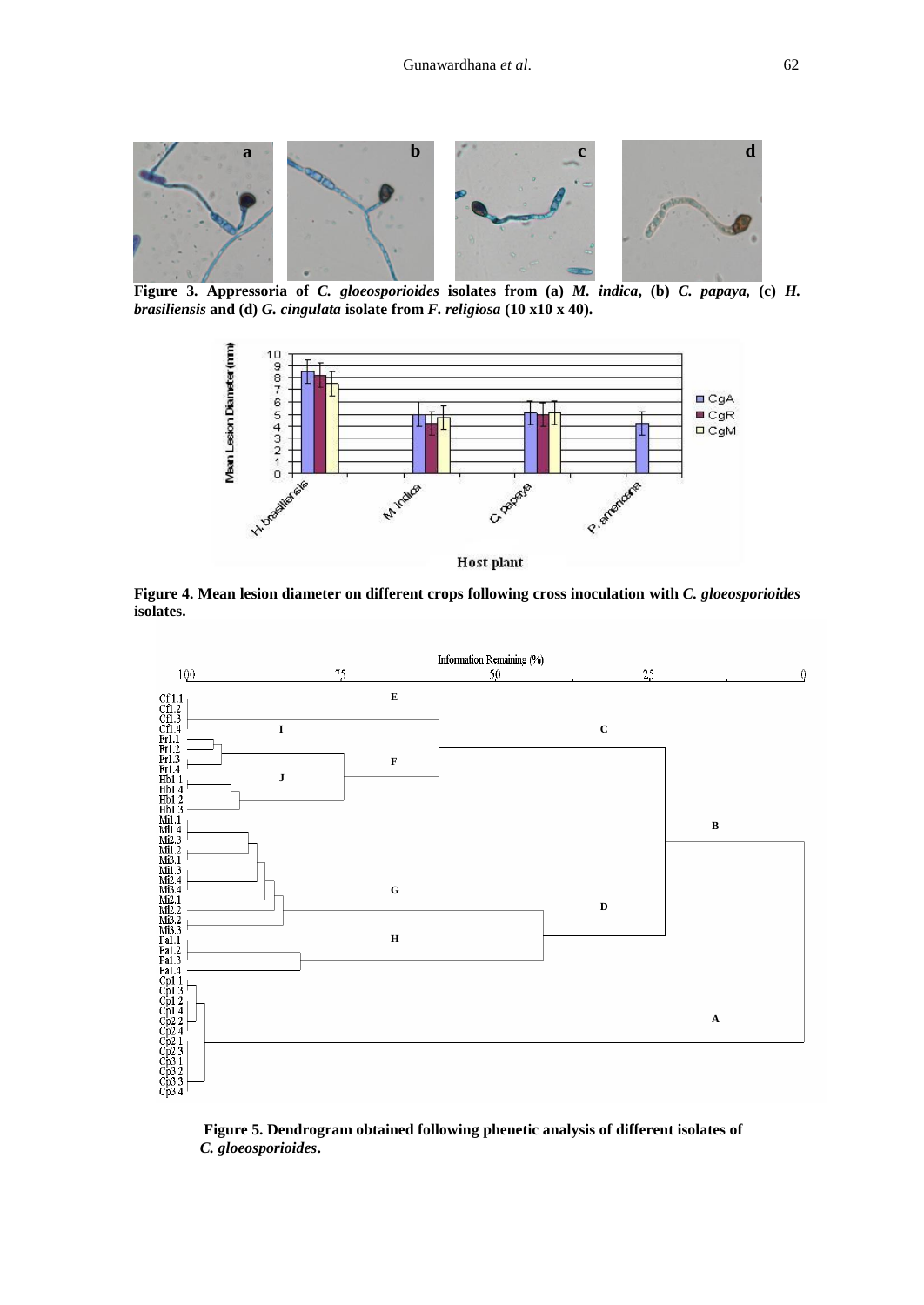The 40 isolates separated into two distinct groups at the initial stage, separating *C. papaya*  isolates (cluster A) from the rest of the isolates (cluster B). The formation of such a distinct groups may have resulted from the considerable morphological diversity that these isolates exhibited compared to other isolates. For example, wooly nature of the mycelium and intense blackish ash colour at the lower surface were observed only in these isolates. Further, conidia length of more than  $13.99 \text{ \mu m}$  was recorded only from *C. papaya* isolates*.* A previous study conducted with molecular data has also obtained similar results supporting the separation of *Colletotrichum* isolates from different hosts (Mills *et al*., 1992b).

Considering the 25% similarity level, two major phenetic groups can be identified where cluster C includes isolates from *C. frutescens, F. religiosa* and *H. brasiliensis* while the other (cluster D) includes isolates from *M. indica* and *P. americana.* The unity of the isolates of *C. frutescens, F. religiosa* and *H. brasiliensis* indicates the presence of a high degree of similarity among them. These isolates share similar growth rates (0.7 - 0.99 mm/day) and similar colony colour (off white) at the lower surface.

On the other hand, the isolates from *M. indica* and *P. americana* were grouped together to form cluster D, suggesting a close morphological similarity between these two sets of isolates. This may be due to the similarity among these isolates in colony colour at the upper surface which was of intense white colour, absence of sequence of colony colour change, conidia length  $(>13.99 \mu m)$  and width  $(<3.5 \text{ µm}).$ 

Cluster C has further separated into two groups at around 60% similarity level separating *C. frutescens* isolates (cluster E) from those of *F. religiosa* (cluster F) and *H. brasiliensis. C. frutescens* isolates consisted of white coloured, even felted mat of mycelium while the other two isolates consisted of moderate blackish ash and dense aerial mycelium. Further, in C*. frutescens* isolates the sequence of colour change at the upper surface was not observed unlike the other two sets of isolates. These features may have led to the separation of *C. frutescens* isolates, forming a distinct cluster.

Similarly, cluster D has separated into two groups at 40% similarity level, separating isolates of *P. americana* (cluster H) and *M. indica* (cluster G)*. P. americana* isolates had moderate blackish ash colour lower colony surface whereas in *M. indica* the lower surface colony colour was off white. In addition, there were differences in the colonial elevation, colour of appressoria etc. between these two sets of isolates.

However, it is well established that the *C. gloeosporioides* isolates from *M. indica* show low levels of genetic variability in contrast to *C. papaya* and *P*. *americana* isolates. Both RFLP analysis of rDNA and Polymerase Chain Reaction (PCR) amplification of variable intergenic spacer region of the rDNA cluster have indicated that *C. gloeosporioides* isolates from *M. indica* do not exhibit geographically related groupings (Mills *et al*., 1992a, 1992b). This may be either due to the introduction of the pathogen from a single source at wide scale or due to the selection pressure towards a single pathogen type.

Cluster F has two groups around 75% similarity level separating isolates of *F. religiosa*  (cluster I) and *H. brasiliensis* (cluster J) from each other*.* The elevation of *F. religiosa* colonies was more than 0.5 mm while the elevation of *H. brasiliensis* isolates was 0.31-0.5mm. Further, the appressoria colour of *F. religiosa* isolates was brown whereas in *H. brasiliensis* it was blackish ash*.* The origin of clusters I and J may have been due to these features.

*Colletotrichum gloeosporioides* isolates from different hosts have formed distinct groups within the phenogram. This may be due to the unique morphological and physiological character combinations which the different isolates possessed. This is in agreement with the findings of an earlier study of ribosomal DNA (rDNA) of *C. gloeosporioides* isolated from diverse hosts including *P. americana*, *M. indica*, *C. papaya* and *Hevea brasiliensis* covering different regions of the world, using RFLP (Mills *et al*., 1992b). The resulting rDNA repeat unit sizes were more or less similar for one particular host species. Such grouping is believed to be due to the separate evolution of *C. gloeosporioides* populations due to either ecological barriers or the rare sexual reproduction of this fungus. Both these situations are expected to limit the mixing of genes of distinct populations (Mills *et al*., 1992b). Identification of this type of grouping is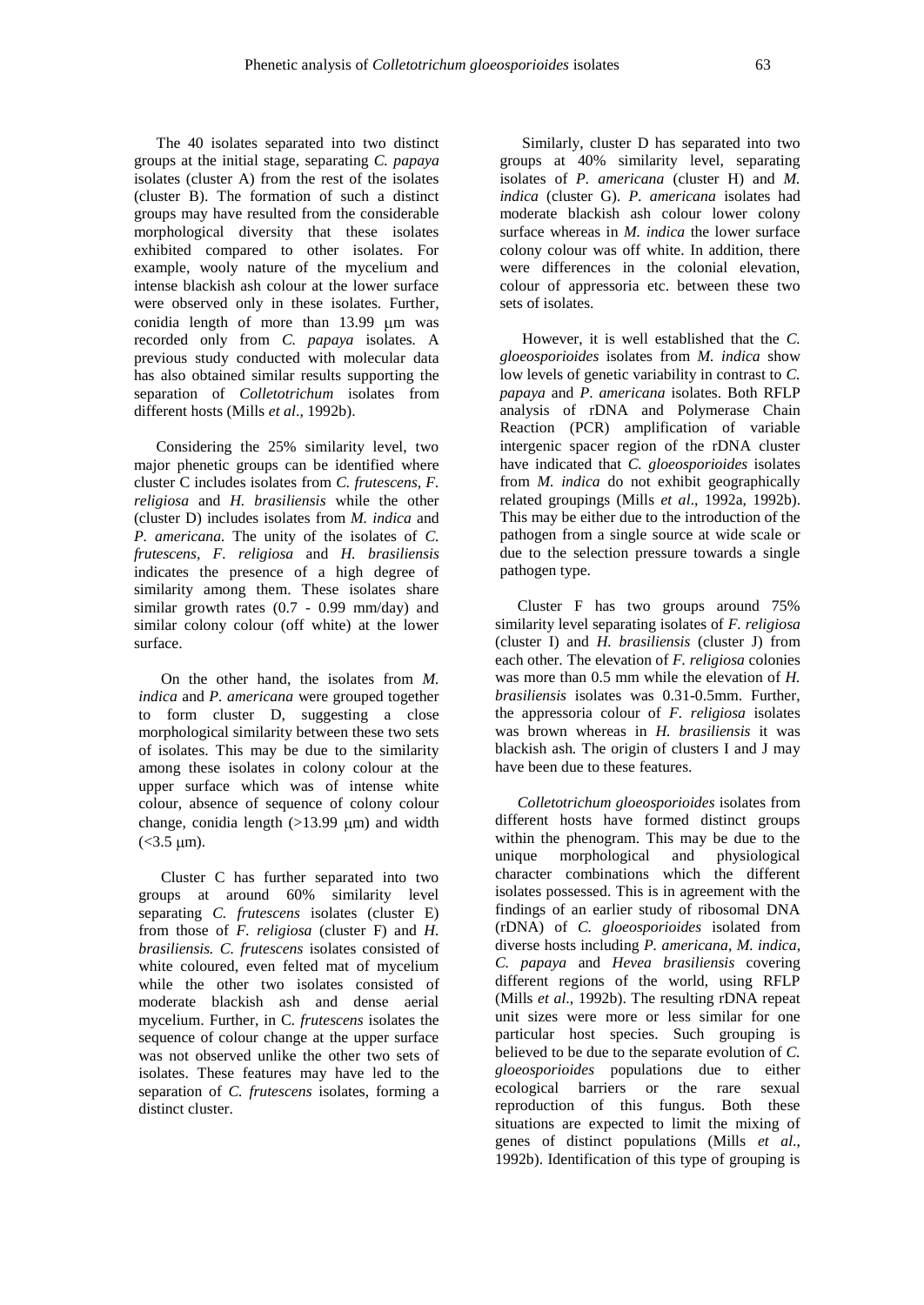important not only for the development of disease management practices but also for the investigation of resistant cultivars via plant breeding programmes (Manners *et al*., 1992). Further, the host specificity can be used for the benefit of field of agriculture. For example, *C. gloeosporioides* f.sp. *malvae* which is host specific has been used for biological control of *Malva pussila,* which is a common farmyard and green house weed (Mortensen, 1988). However, it has also been proved that the isolates obtained from the same host are not identical but there are variations among them with respect to biochemical and molecular characteristics (Maymon *et al.,* 2006).

Despite forming distinct host specific groupings, *C. gloeosporioides* has the ability to cause cross infections (Freeman and Shabi, 1996). The cross infection potential of *C. gloeosporioides* has been studied under laboratory conditions (Alahakoon *et al*., 1994; Freeman and Shabi, 1996) where *C. gloeosporioides* isolates were found more virulent on the host which they were originally isolated from. The success of cross infection is proved to be dependant on the genetic adaptability of the fungus once in contact with a new host as well as the cultivar variety of the host specie. Crops such as avocado, mango,

papaya etc. are often grown in mixed plantations. Therefore, it is important to have a sound knowledge of the host range and the cross inoculation capability of the fungus under natural conditions (Freeman *et al.,* 1998).

#### **Principal component analysis:**

Principal component analysis was carried out using the data matrix resulting from the phenetic analysis. Different combinations of the first six dominant eigenvectors were examined. The first three axes together explain 77.74% of the total variance (Table 3). Upon consideration of the eigenvector values, the characters such as colony colour both at upper and lower surfaces, nature of the mycelium, colour of appressoria and average growth rate per day appear to contribute substantially towards the resolution among different isolates.

The best dispersion is given by the first two axes, which together explain 64.75% of the total variation (Fig. 6). The horizontal axis supports the separation of isolates obtained from *C. papaya* and *M. indica* from each other whereas, the vertical axis exhibits separation of isolates of *H. brasiliensis* from those of *F. religiosa* further strengthening the data obtained from the cluster analysis.



**Figure 6. Scatter plot resulting from data for phenetic analysis of the pathogen** *C. gloeosporioides* **(Cp =** *C. papaya,* **Cf** *= C. frutescens***, Fr** *= F. religiosa,* **Hb =** *H. brasiliensis***, Mi =** *M. indica* **and Pa** *=Persea americana***).**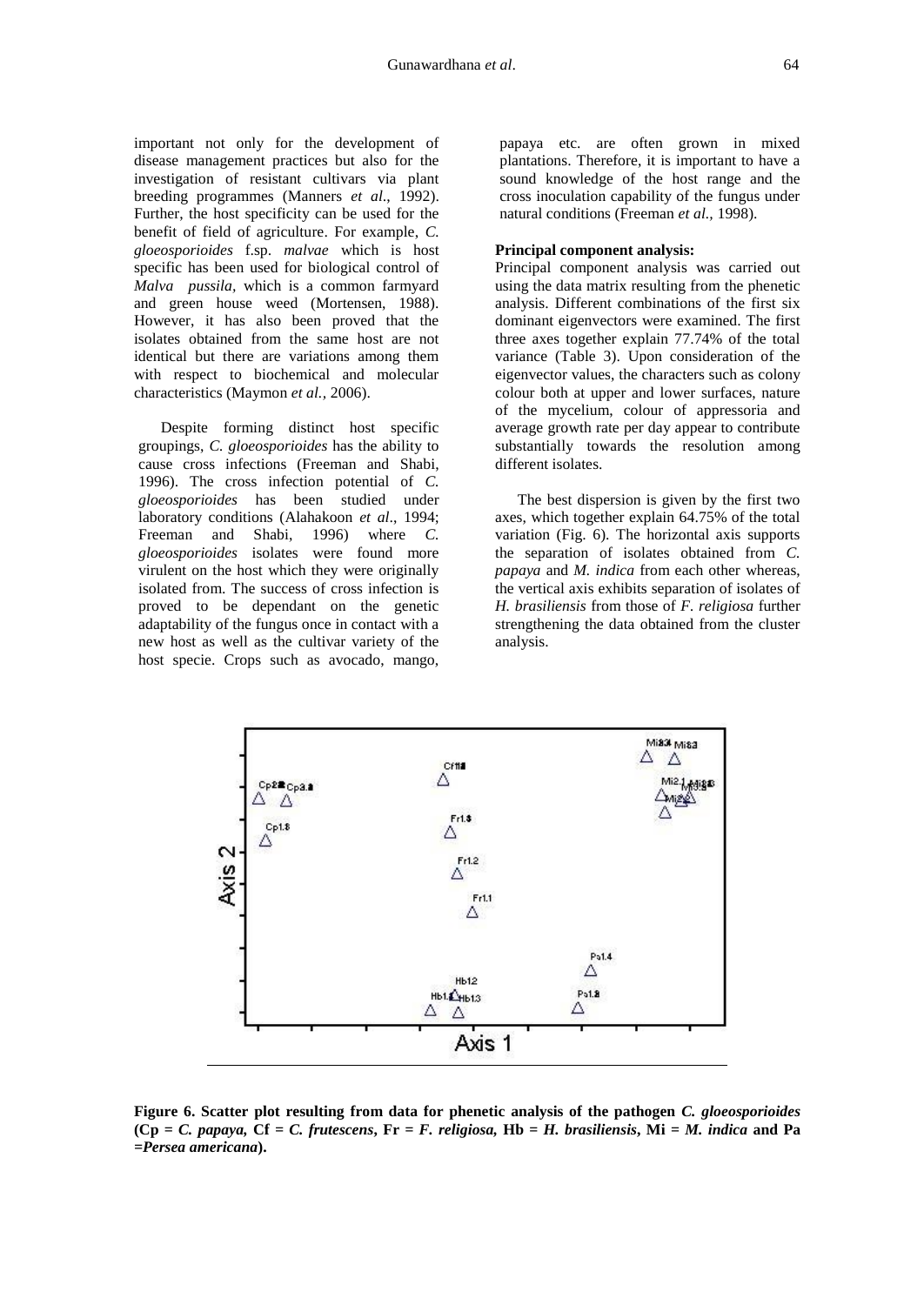| Principal component (PC) | PC1       | PC <sub>2</sub> | PC <sub>3</sub> |
|--------------------------|-----------|-----------------|-----------------|
| Eigenvalue               | 7.023     | 2.057           | 1.804           |
| Cumulative % variance    | 50.163    | 64.855          | 77.744          |
| Character 1              | $-0.2881$ | 0.0197          | 0.0666          |
| Character 2              | $-0.3338$ | $-0.1059$       | $-0.0304$       |
| Character 3              | $-0.3126$ | $-0.1339$       | 0.0894          |
| Character 4              | $-0.3041$ | 0.0941          | 0.356           |
| Character 5              | $-0.315$  | 0.1843          | 0.2986          |
| Character 7              | $-0.047$  | $-0.5777$       | 0.3266          |
| Character 9              | $-0.3294$ | 0.2427          | 0.1068          |
| Character 10             | 0.2478    | 0.1564          | 0.2828          |
| Character 11             | 0.3349    | 0.0355          | 0.2711          |
| Character 13             | $-0.3032$ | $-0.3154$       | $-0.1433$       |
| Character 14             | $-0.128$  | 0.3193          | 0.4895          |
| Character 15             | 0.0539    | $-0.3025$       | 0.3238          |
| Character 16             | $-0.2476$ | 0.2511          | $-0.3641$       |
| Character 17             | 0.2435    | 0.3915          | 0.0401          |
|                          |           |                 |                 |

**Table 3. Loadings of first three principal components from principal component analysis of data for phenetic analysis of** *C. gloeosporioides.*

## **CONCLUSION**

The results of the phenetic analysis suggest a high degree of similarity among *C. gloeosporioides* isolates obtained from different hosts and the presence of host specific populations. Isolates of *C. papaya* form a distinct population well separated from the other isolates. Isolates from *Capsicum frutescens*, *H. brasiliensis* and *F*. *religiosa* exhibit similar morphological characters, while isolates of *P. americana* and *M*. *indica* share similar morphological features. The study reveals the cross infection potential of *C. gloeosporioides* isolates obtained from different host species, *P. americana. M. indica, C. papaya* and *H. brasiliensis*.

#### **REFERENCES**

Alahakoon, P.W., Brown, A.E. and Sreenivaprasad, S. (1994). Cross infection potential of genetic groups of *Colletotrichum gloeosporioides* on tropical fruits*. Physiological and Molecular Plant Pathology* **44:**93-103.

Bailey, J. A., O'Connell, R. J., Pring, R. J., and Nash, C. (1992). Infection strategies of *Colletotrichum* species. In: *Colletotrichum*: Biology, Pathology and Control. Bailey, J. A. and. Jeger, M. J., eds. CAB International, UK 88-120.

Du, M., Scardl, C.L., Nuckles, E.M. and Vaillancourts, L.J. (2005). Using mating-type gene sequences for improved phylogenetic resolution of *Collectotrichum* species complexes. *Mycologia* **97:**641-658.

Estrada, A.B., Dodd, J.C. and Jeffries, P. (2000). Effect of humidity and temperature on conidial germination and appressorium development of two Philippine isolates of the mango anthracnose pathogen *Colletotrichum gloeosporioides. Plant Pathology* **49:**608-618.